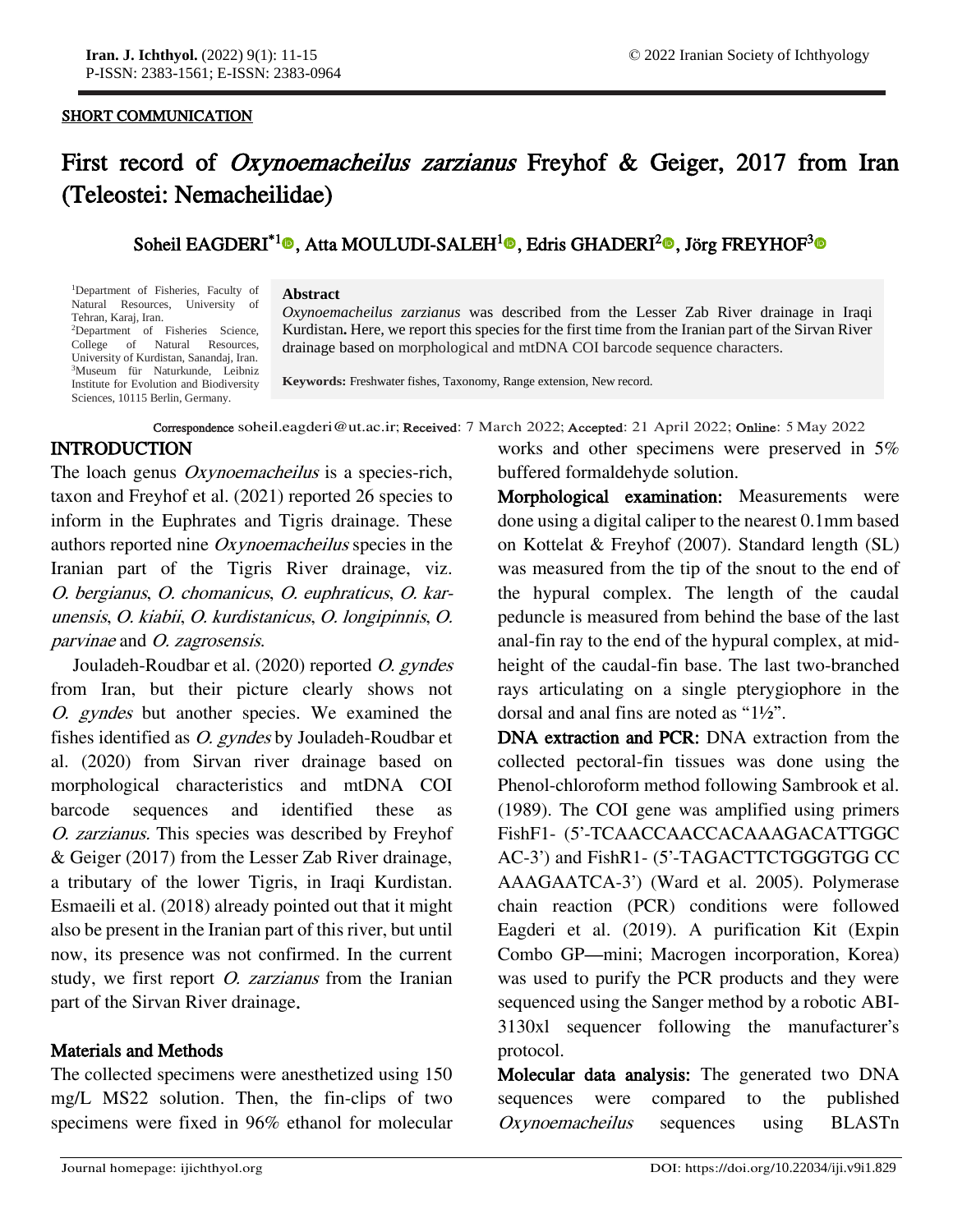

**Fig.1.** Oxynoemacheilus zarzianus, top (IMNRF-UT-1222-6): 63.92 mm SL, Garan River, and below (IMNRF-UT-1222-1), 52.20 mm SL, Sirvan River.



**Fig.2.** Garan River after Garan Dam, Iran, Marivan, habitat of Oxynoemacheilus zarzianus.

(Altschul et al. 1990). The genetic distances of the generated two DNA sequences were investigated based on the Kimura two-parameter (K2P) distances (Kumar et al. 2008) in Mega7 software (Kumar et al. 2016) compared with other published

#### Oxynoemacheilus sequences.

## RESULTS

See Figure 1 for the general appearance of the fishes collected and Table 1 for morphometric data. The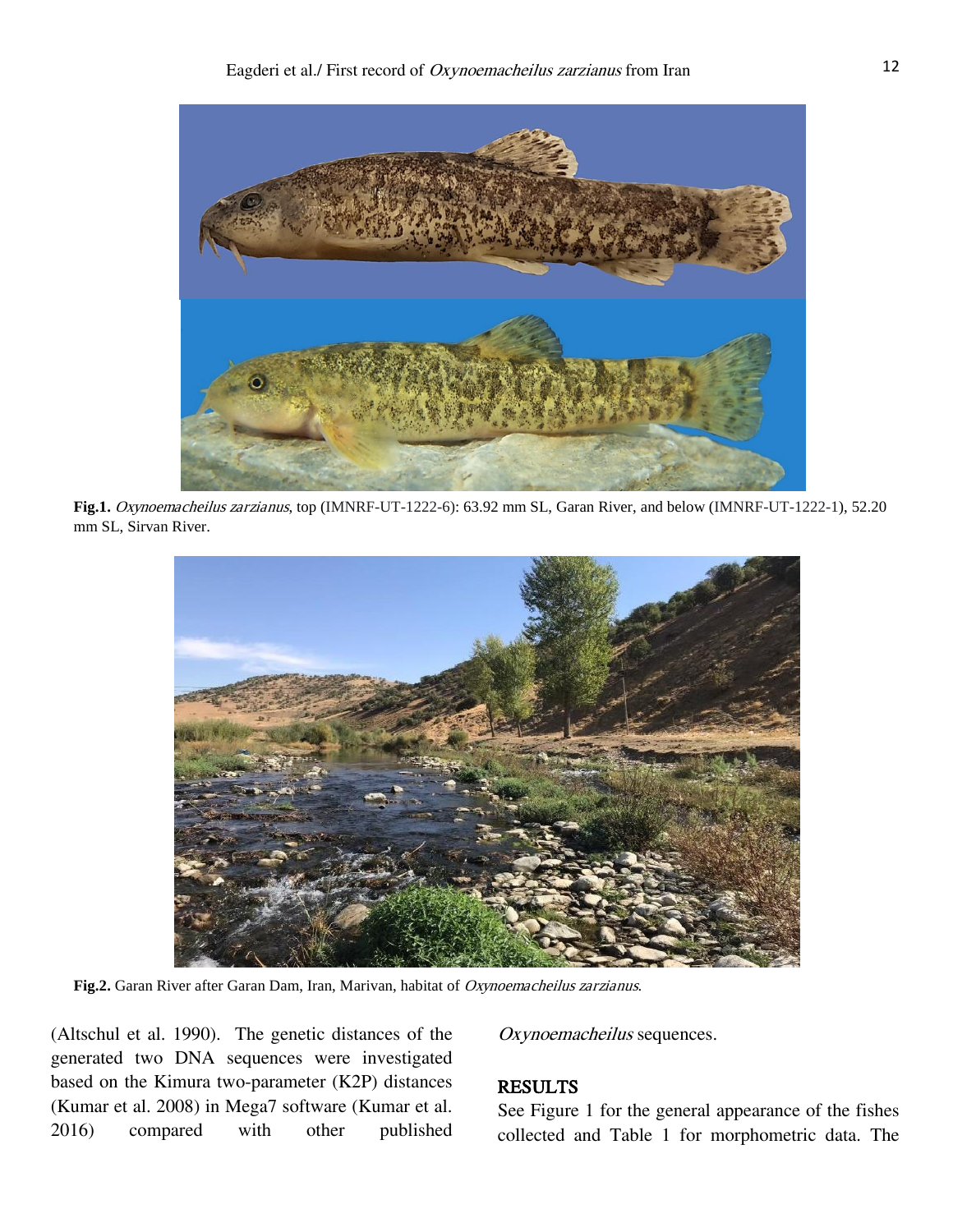| <b>Morphometric traits</b>                       | O. zarzianus  |                 | O. zarzianus              |                |
|--------------------------------------------------|---------------|-----------------|---------------------------|----------------|
|                                                  | (This study)  |                 | (Freyhof and Geiger 2017) |                |
|                                                  | Min-Max       | $Mean+SD$       | Min-Max                   | $Mean \pm SD$  |
| Standard length (mm)                             | 48.5-63.92    |                 | 51.2-68.5                 | $\overline{a}$ |
| In percent of standard length                    |               |                 |                           |                |
| Head length                                      | $22.3 - 24.4$ | $23.5 \pm 0.8$  | 21.6-25.2                 | $23.8 \pm 1.1$ |
| Body depth at dorsal-fin origin                  | 17.6-19       | $18.8 \pm 1.1$  | 17.3-21.5                 | $19 \pm 0.9$   |
| Predorsal length                                 | 49.5-52.7     | $51.4 \pm 1.1$  | 48.7-54.5                 | $50.5 \pm 1.4$ |
| Postdorsal length                                | 32.4-37.9     | $35.6 \pm 2.00$ | 35.4-41.6                 | $38.0 \pm 1.3$ |
| Preanal length                                   | 69.9-74.8     | $72.9 \pm 1.9$  | 72.7-78.4                 | $75.7 \pm 1.6$ |
| Prepelvic length                                 | 48.8-56       | $52.5 \pm 2.6$  | 51.2-54.8                 | $52.8 \pm 1.1$ |
| Distance between pectoral and pelvic-fin origins | 29.8-33       | $31.3 \pm 1.3$  | 29.3-35.1                 | $31.4 \pm 1.3$ |
| Distance between pelvic and anal-fin origins     | 17.9-21.6     | $20.3 \pm 1.4$  | $22.0 - 25.5$             | $23.3 \pm 0.9$ |
| Distance between vent and anal-fin origin        | 2.87-3.55     | $3.19 \pm 0.24$ | $2.0 - 4.4$               | $3.2 \pm 0.5$  |
| Depth of caudal peduncle                         | 11.4-13.9     | $12.7 \pm 1.0$  | $12.6 - 15.3$             | $14.3 \pm 0.8$ |
| Length of caudal peduncle                        | 17.9-19.6     | $19.2 \pm 0.6$  | 13.0-17.8                 | $16.1 \pm 1.1$ |
| Dorsal-fin depth                                 | 15.7-18.6     | $17.3 \pm 1.1$  | 15.0-19.6                 | $17.5 \pm 1.2$ |
| Anal-fin base length                             | $8.2 - 12.4$  | $9.3 \pm 1.5$   | 8.0-10.5                  | $9.2 \pm 0.7$  |
| Pectoral-fin length                              | 15.8-18.1     | $17.4 \pm 0.8$  | $16.4 - 21.5$             | $18.5 \pm 1.3$ |
| Pelvic-fin length                                | $12.7 - 14.7$ | $13.8 \pm 0.9$  | 12.8-15.8                 | $14.3 \pm 0.8$ |
| In percent of head length                        |               |                 |                           |                |
| Head depth at eye                                | 43.7-59.7     | $51.0 \pm 5.3$  | $42 - 52$                 | $47.9 \pm 2.4$ |
| Snout length                                     | 36.4-42.9     | $39.6 \pm 2.5$  | 38-46                     | $42.2 \pm 2.3$ |
| Eye diameter                                     | $14.5 - 16.1$ | $15.2 \pm 0.6$  | $12 - 18$                 | $16.0 \pm 1.4$ |
| Postorbital distance                             | 46.2-52.4     | $49.9 \pm 2.1$  | 44-53                     | $48.4 \pm 2.3$ |
| Maximum head width                               | 64.4-75.9     | $69.4 \pm 4.5$  | 63-76                     | $69.7 \pm 3.9$ |
| Interorbital width                               | 38.5-45.2     | $41.7 \pm 2.2$  | $31 - 40$                 | $34.5 \pm 2.1$ |
| Length of inner rostral barbell                  | 19.7-26.5     | $22.6 \pm 2.4$  | $15 - 24$                 | $19.5 \pm 3.1$ |
| Length of outer rostral barbell                  | 22.3-27.8     | $25.5 \pm 2.1$  | 21-34                     | $25.6 \pm 3.5$ |
| Length of maxillary barbell                      | 22.7-32.3     | $27 + 3.5$      | $12 - 26$                 | $19.3 \pm 4.3$ |

**Table 1.** Morphometric data of *Oxynoemacheilus zarzianus* (IMNRF-UT-1222; n = 6 and IMNRF-UT-1223; n = 6).

morphometric characters of the Iranian O. zarzianus overlapped with those of O. zarzianus provided by Freyhof & Geiger (2017) except the prepelvic (17.9- 21.6 vs 22.0-25.5% SL) and caudal peduncle (17.9- 19.6 vs 13.0-17.8% SL) lengths. All meristic data agree in the Iranian population with those provided by Freyhof & Geiger (2017) that at them the dorsal fin with 8 ½ branched rays, anal fin with 5 ½ branched rays, caudal fin with 8+8 branched rays, pectoral fin with 9-10 (mode 10) and pelvic fin with 6 rays.

The generated DNA barcode sequences of O. zarzianus population (OM892833 and OM892837) from Iran showed about 99% similarity with the available sequences of O. zarzianus from Iraq (MW378594 and KU928286). The Iranian specimens are distinguished by a minimum K2P genetic distance of 0.3-1.2% from those of the Lesser Zab in Iraqi Kurdistan.

#### **DISCUSSION**

Our finding revealed the wider distribution of O. zarzianus, which was previously only known from the Lesser Zab drainage. We collected O. zarzianus in two locations in the upper part of the Sirvan (Fig. 2) showing a K2P genetic distance of 0.3-1.2% to those of the Iraqi Kurdistan loach (Freyhof & Geiger 2017), clearly identifying them as conspecific. Freyhof and Geiger (2017) reported 2.6% K2P genetic distances based on the cytochrome b sequences between the different populations of *O. zarzianus* in Iraq; however, all populations fit perfectly diagnosis of O. zarzianus, and no morphological differences were found.

Our morphological characteristics of O. zarzianus largely overlap with those provided by Freyhof & Geiger (2017), except for the prepelvic and caudal peduncle lengths. These morphological differences could be a result of different methodologies in measuring these characters (Eagderi et al. 2019;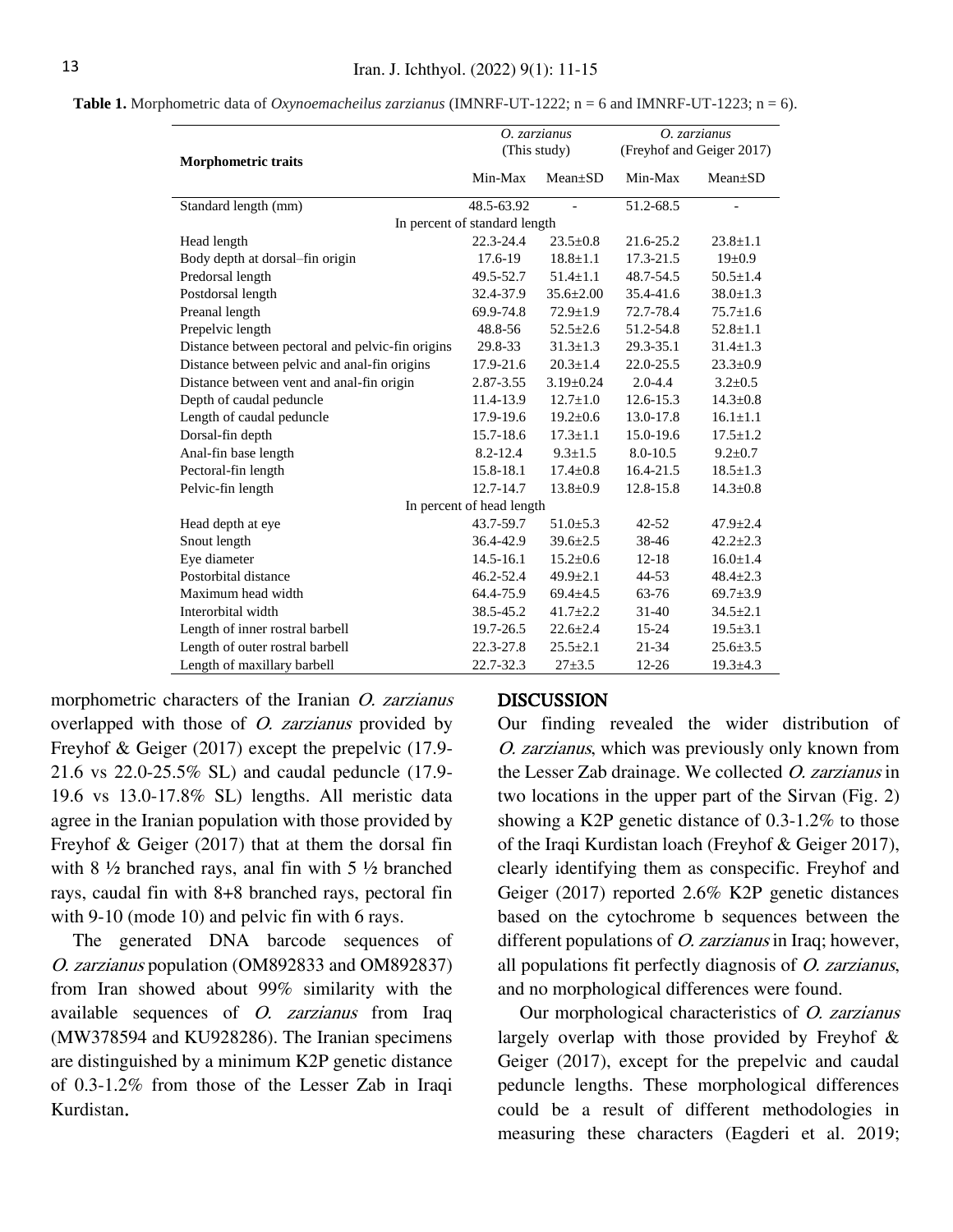### Mouludi-Saleh et al. 2020).

Examined materials (all from Iran): Oxynoemacheilus zarzianus: IMNRF-UT-1222, 6, 48.5-63.9 mm SL; Kurdistan prov.: Tigris river drainage, Garan River, 35°35'23"N 46°18'58"E; 7 Jun 2020. ⸺ IMNRF-UT-1223, 6, 45.6-56.8 mm SL; Kurdistan prov.: Sirvan River at the Khoshkin village, 35°23'41.53"N 46°15'21.58"E; 7 Jun 2020. ⸺ IMNRF-UT-1099, 2, 46.3-51.2 mm SL; Kermanshah prov.: Leyleh River at the Kelash Leme, 34°54'11"N 46°12'22"E; 25 August 2018.

### ACKNOWLEDGEMENTS

We are pleased to thank the University of Tehran for its financial support.

#### **REFERENCES**

- Altschul, S.F.; Gish, W.; Miller, W.; Myers, E.W. & Lipman, D.J. 1990. Basic local alignment search tool. Journal of Molecular Biology 215(3): 403-410.
- Eagderi, S.; Nikmehr, N. & Freyhof, J. 2019. Alburnus zagrosensis, a junior synonym of Alburnus sellal (Teleostei: Leuciscidae). Zootaxa 4652(2): 367-374.
- Esmaeili, H.R.; Sayyadzadeh, G.; Eagderi, S. & Abbasi, K. 2018. Checklist of freshwater fishes of Iran. FishTaxa 3: 1-95.
- Freyhof, J. & Geiger, M. 2017. *Oxynoemacheilus zarzianus*, a new loach from the Lesser Zab River drainage in Iraqi Kurdistan (Teleostei: Nemacheilidae). Zootaxa 4273(2): 258-270.
- Freyhof, J. Kaya, C. & Ali, A. 2021. A critical Checklist of the Inland Fish's Native to the Euphrates and Tigris Drainages. In Tigris and Euphrates Rivers: their environment from headwaters to mouth. In: L.A. Jawad (Ed.). A Critical Checklist of the Inland Fishes Native to the Euphrates and Tigris Drainages, Springer-Verlag, Cham. pp: 815-854.
- Jouladeh-Roudbar, A.; Ghanavi, H.R. & Doadrio, I. 2020. Ichthyofauna from Iranian freshwater: Annotated checklist, diagnosis, taxonomy, distribution and conservation assessment. Zoological Studies 59.
- Kottelat, M. & Freyhof J. 2007. Handbook of European freshwater fishes. Kottelat, Cornol, Switzerland; Freyhof, Berlin, Germany.
- Kumar, S.; Nei, M.; Dudldey, J. & Tamura, K. 2008. MEGA: a biologist-centric software for evolutionary analysis of DNA and protein sequences. Briefings in

Bioinformatics 9(4): 299-306.

- Kumar, S.; Stecher, G. & Tamura, K. 2016. MEGA7: Molecular evolutionary genetics analysis version 7.0 for bigger datasets. Molecular Biology and Evolution 33(7): 1870-1874.
- Mouludi-Saleh, A.; Eagderi, S.; Cicek, E. & Sungur, S. 2020. Morphological variation of Transcaucasian chub, Squalius turcicus in southern Caspian Sea basin using geometric morphometric technique. Biologia 75(10): 1585-1590.
- Sambrook, J.; Fritsch, E.F. & Maniatis, T. 1989. Molecular Cloning-A Laboratory Manual. 2nd edn. Cold Spring Harbor Press, Cold Spring Harbor, New York.
- Ward, R.D.; Zemlak, T.S.; Innes, B.H.; Last, P.R. & Hebert, P.D. 2005. DNA barcoding Australia's fish species. Philosophical Transactions of the Royal Society of London B: Biological Sciences 360(1): 1847- 1857.